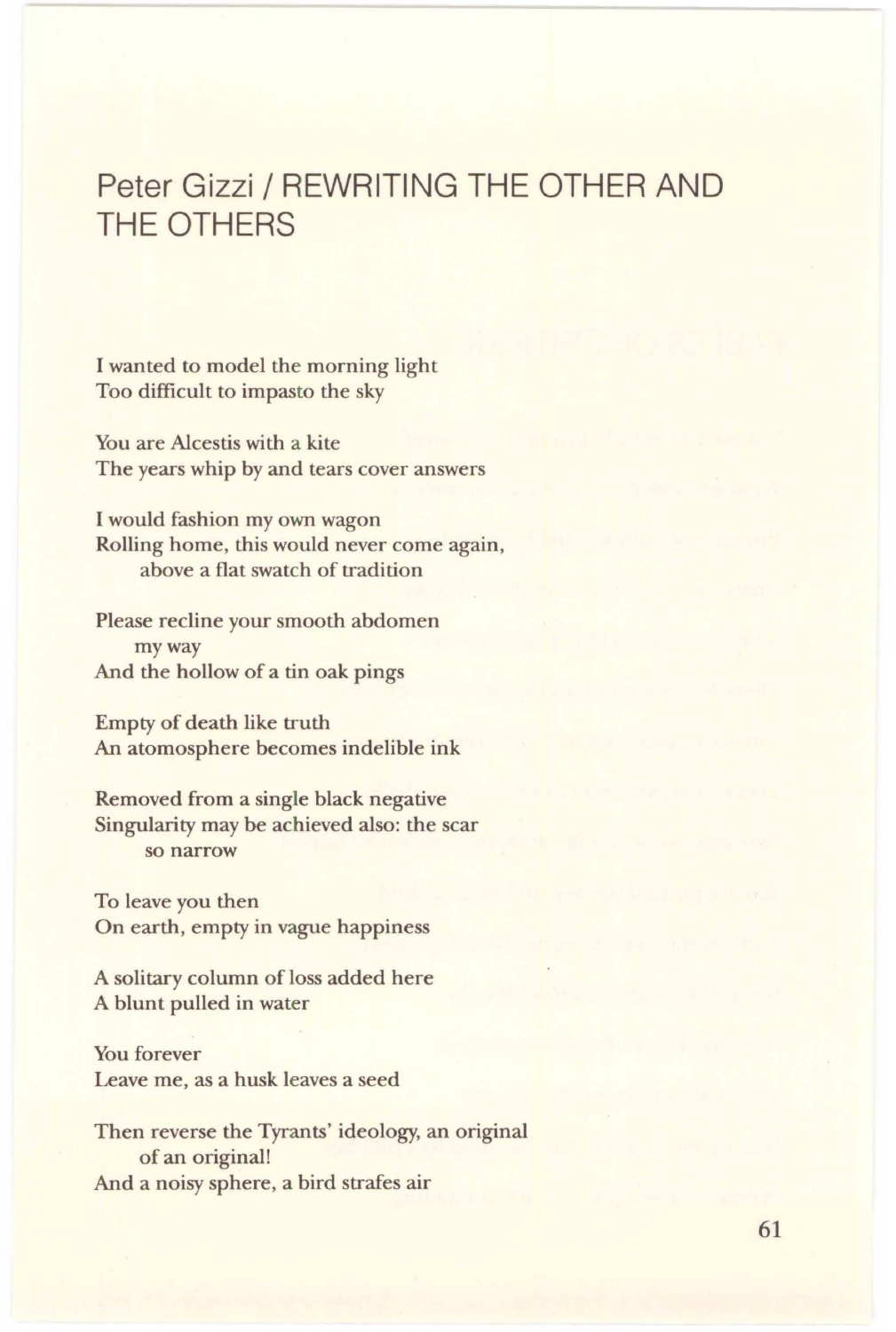## **FABLES OF CRITIQUE**

You are not outside this film (or movie) Without subtext a page signals to no one You are not outside a field (or yard) Unable to wake free from the tall grasses Several grasses yield a specific poison These leaves are not pretty, they are camouflage You are outside now and they were the enemy Those brambles and thickets are not shallow Refusing to enclose the area, they cannot be buried You are pleased you are no longer a child And standing by a building (decomposing) Several films descend from the sky Here was (were) the grass (grasses) Ignoring you they bother no one You are no longer a man standing by a building Where no one came you are not waiting 62